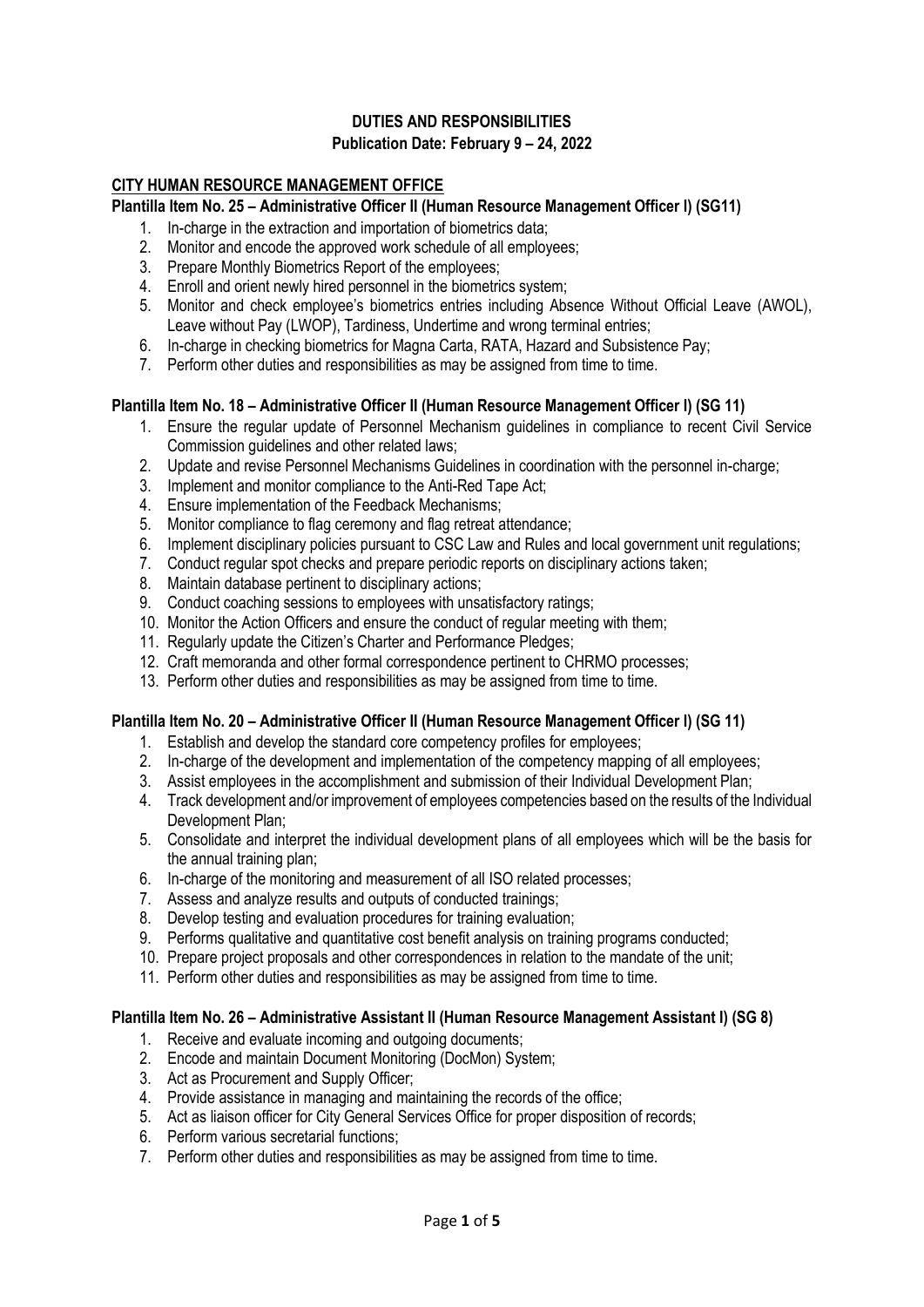### **Plantilla Item No. 21 – Administrative Assistant II (Human Resource Management Assistant) (SG 8)**

- 1. Assist in the implementation of the projects and programs of the Learning Development Section;
- 2. Assist in the conduct, monitoring, and documentation of trainings including the coordination of logistical requirements;
- 3. Assist in the planning and evaluation of trainings and events;
- 4. Maintain database pertinent to CHRMO development activities (health & wellness relevant activities and other activities from observances, celebrations and commemorations);
- 5. Manage applications, orientation and deployment of on-the-job trainees;
- 6. In-charge of the printing and/or reproduction of all L&D related materials (handouts, certificates and other training paraphernalia.)

### **Plantilla Item No. 22 – Administrative Assistant II (Human Resource Management Assistant) (SG 8)**

- 1. Conduct post training performance evaluation of conducted trainings;
- 2. Consolidate, encode, and analyze performance evaluation of Project-based employees;
- 3. Consolidate feedback forms and coordinate with the Feedback Focal Personnel;
- 4. Assist as secretariat to the Personnel Mechanisms;
- 5. Maintain database of feedback mechanism and project-based performance evaluation ratings;
- 6. Analyze and recommend personnel recognition/movement based on results of project-based performance evaluation ratings;
- 7. Craft memoranda and other formal correspondence pertinent to CHRMO processes;
- 8. Perform other duties and responsibilities as may be assigned from time to time.

### **Plantilla Item No. 28, 29, 30, 31 – Administrative Aide VI (Clerk III) (SG 6)**

- 1. Provide information regarding processes, products or services of the City Government;
- 2. Answer inquiries of walk-in public and provide information required by clients and visitors;
- 3. Assist clients in the use of the Electronic Fernandino Charter;
- 4. Receive complaints, comments or suggestions from the transacting public;
- 5. Direct/guide clients to their specific destinations;
- 6. Remind and encourage the public to give their feedback on the quality of service of the City;
- 7. Perform other duties and responsibilities as may be assigned from time to time.

## **CITY INFORMATION AND COMMUNICATIONS TECHNOLOGY OFFICE**

## **Plantilla Item No. 4, 12 – Computer Programmer I (SG 11)**

- 1. Write computer programs in a various computer languages;
- 2. Update and expand existing computer programs;
- 3. Debug computer programs by testing and fixing errors;
- 4. Create or update system manual for end users' support;
- 5. Provide competent technical support;
- 6. Collaborate with Information System Analysts and other technical personnel;
- 7. Collaborate with UI/UX team to discuss technical challenges in the User-Interface design;
- 8. Perform other duties and responsibilities as may be assigned from time to time.

## **Plantilla Item No. 16 – Computer Operator I (SG 7)**

- 1. Provide assistance in the preparation, production and maintenance of spatial data of various offices;
- 2. Manage and maintain updated and accurate documentation of instances on hardware failure, repair, installation, and removal;
- 3. Manage and maintain index cards of all computer workstation of the City Government and update each index cards quarterly;
- 4. Manage and maintain updated data entry requirements by following data program techniques and procedures;
- 5. Perform verification and maintenance of entered client and account data;
- 6. Ensure compliance of help desk operations to the requirements of the ISO Quality Management System;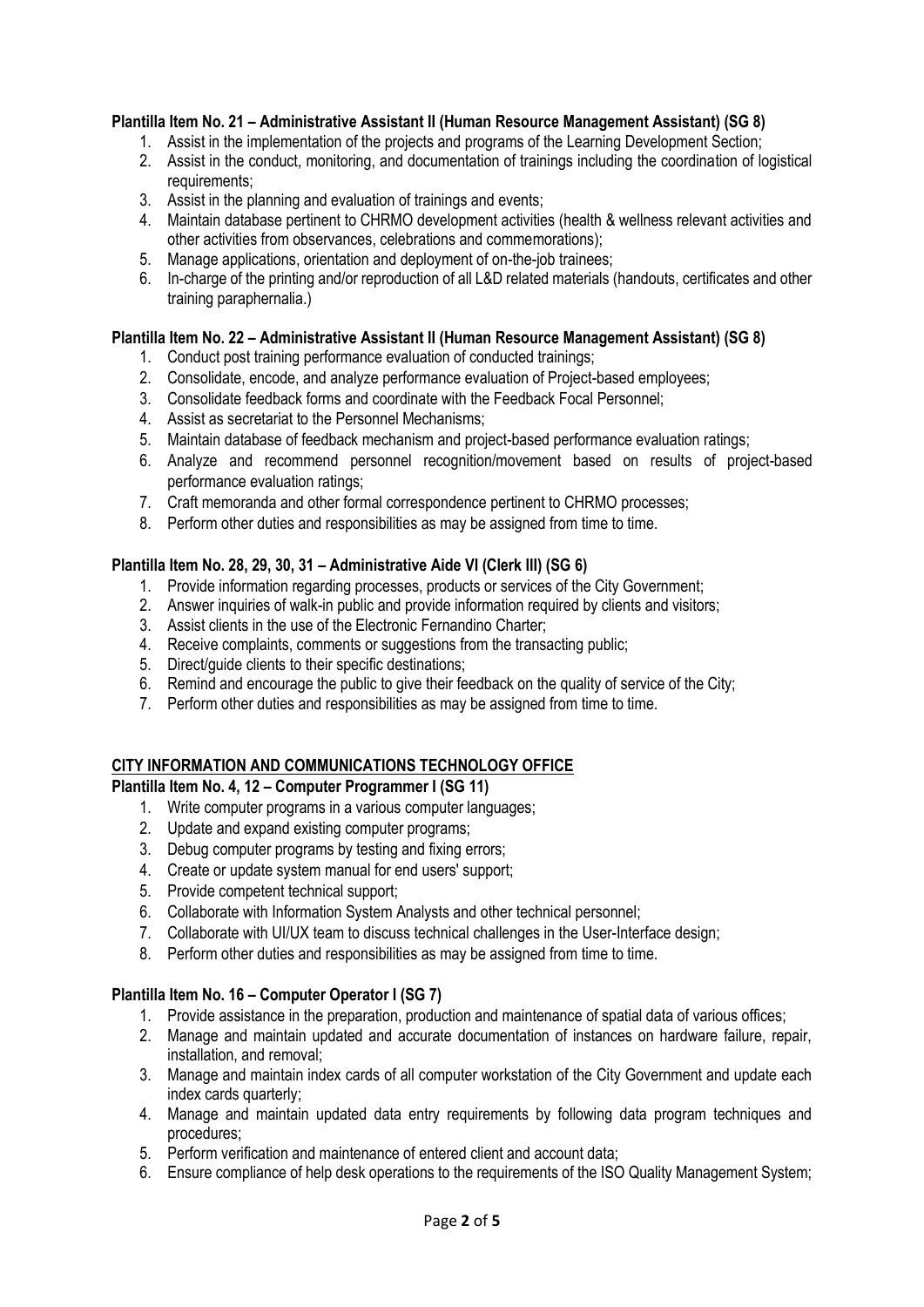7. Perform other duties and responsibilities as may be assigned from time to time.

### **Plantilla Item No. 13 – Computer Operator II (SG 9)**

- 1. Act as Help Desk Officer for the department, responsible for attending to queries, telephone calls and providing technical support to the end-user;
- 2. Conduct repair and troubleshooting of defective hardware;
- 3. Responsible for the monthly maintenance and update of the IT equipment inventory including the monitoring and update of IT equipment ledger cards;
- 4. Prepare and maintain documentation as prescribed by the ISO Quality Manual;
- 5. Perform other duties and responsibilities as may be assigned from time to time.

### **Plantilla Item No. 14 – Computer Operator II (SG 9)**

- 1. Provide efficient and effective technical support to end user community regarding concerns on desktop applications, hardware installation and repair, Internet communications, network wiring schemes and protocols, and printing issues;
- 2. Provide technical support to business critical applications developed in-house which includes, but not limited to provision of user assistance and applications upgrades;
- 3. Provide assistance to Network Operations by rendering technical support to internal and external networks and internet communication when necessary;
- 4. Responsible for the conduct of the quality inspection of all delivered IT equipment in the City Government;
- 5. Manage and maintain all necessary statistical data for internal computer inventory including the provision of IT support for employees working outside the City Government premises;
- 6. Perform other duties and responsibilities as may be assigned from time to time.

### **Plantilla Item No. 15 – Computer Operator II (SG 9)**

- 1. Produce thematic maps based on the GIS software tool;
- 2. Prepare and perform quality control for all thematic maps made available to the public;
- 3. Perform maintenance of all spatial data coming from various office;
- 4. Conduct research for GIS technical solutions using all available resources;
- 5. Provide assistance in the preparation of map-based visual presentation by designing map layouts;
- 6. Responsible for debugging and supporting client instances when issues arise with GIS Server, GIS records and thematic maps;
- 7. Provide support to end-users relative to data entry job;
- 8. Perform various clerical and administrative works;
- 9. Perform other duties and responsibilities as may be assigned from time to time.

### **CADMINO – CITY EMPLOYMENT SERVICES DIVISION**

### **Plantilla Item No. 65 – Labor and Employment Assistant (SG 8)**

- 1. Responsible for the management and maintenance of database and the Public Employment Information System;
- 2. Manage and maintain the updated registry of skills (Skills Registry System);
- 3. Coordinate with HR establishments within the city for job solicitation/job exchange purposes;
- 4. In-charge of marketing and promotional of LMI services, through all forms of media, to all its labor market clients.
- 5. Perform other duties and responsibilities as may be assigned from time to time.

### **Plantilla Item No. 49 – Manpower Development Officer II (SG 15)**

- 1. Establish linkages and coordinate convergence of services among NGOs, LGUs, TVIs and other GAs;
- 2. Responsible for the preparation and implementation of the annual manpower development program;
- 3. Dientify the training needs of clients and determine their potentials for entrepreneurial undertakings;
- 4. Monitor and evaluate livelihood projects;
- 5. Assess trainees and conduct follow-up of the status of graduates;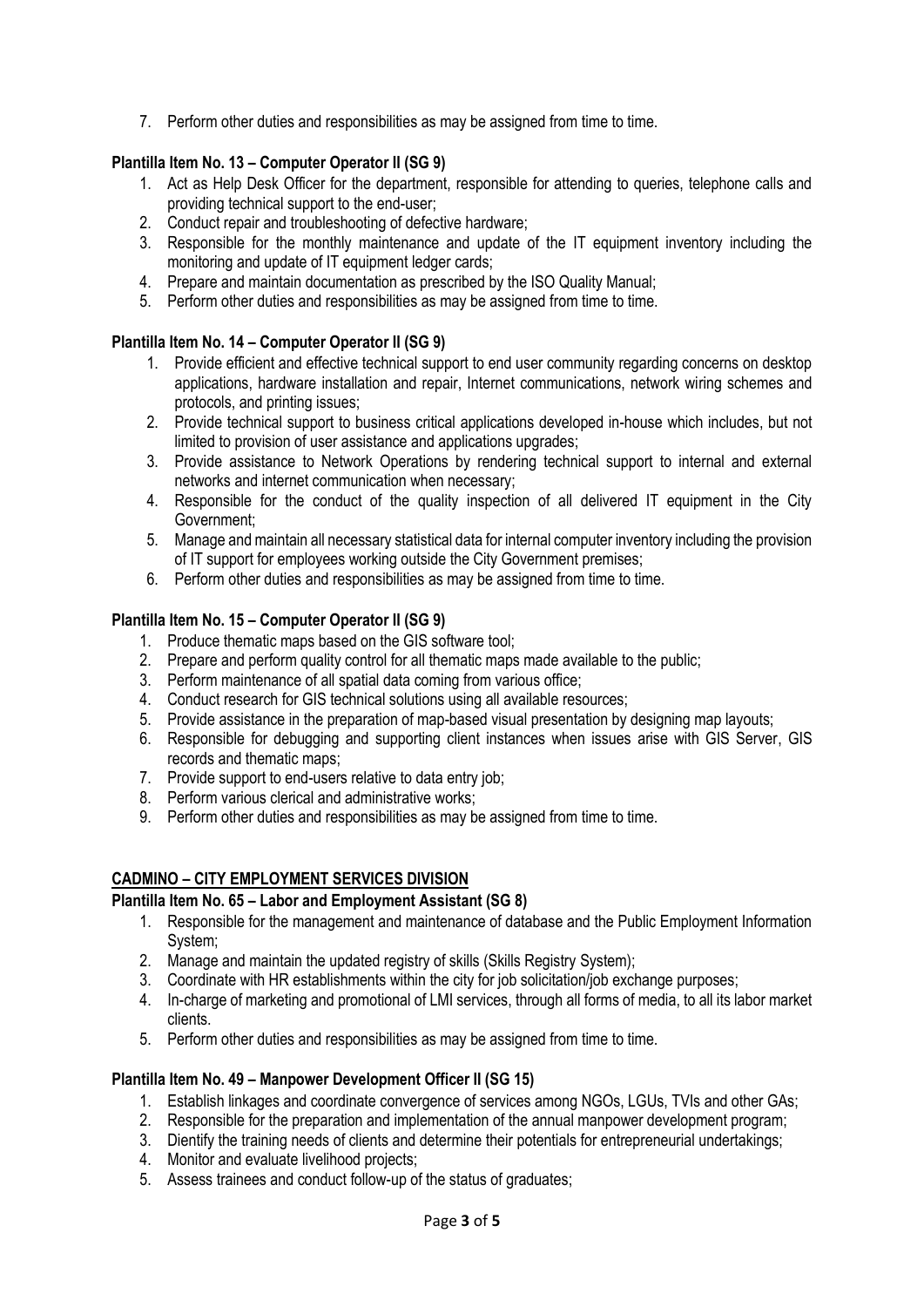- 6. Responsible for the referral of clients to appropriate self-employment or livelihood assistance provider and monitor the results of such referrals;
- 7. Conduct reintegration assistance services to OFWs;
- 8. Responsible for the preparation and submission of monthly accomplishment report of livelihood and training;
- 9. In-charge of the conduct of integrated livelihood program for informal workers (Emergency Employment, TUPAD (Tulong Panghanap buhay for Disadvantaged Workers, Community Enterprise Development, Nego-Kart and Starter Kit Project, Bottom-up Budgeting);
- 10. Perform other duties and responsibilities as may be assigned from time to time.

### **CADMINO – CITY MARKET DIVISION**

### **Plantilla Item No. 15 – Market Specialist I (SG 11)**

- 1. In-charge of the supervision and management of the operations under the Enforcement Unit of the Office;
- 2. Responsible for monitoring the market inspectors and market enforcers assigned in the public market;
- 3. In charge of the enforcement of market rules and regulation in the public market;
- 4. Coordinate with proper authorities in maintaining the peace and order in the market;
- 5. In-charge of monitoring the cleanliness and orderliness of all facilities of the public market;
- 6. Lead the conduct of inspection of the goods being sold in the market;

### **Plantilla Item No. 16 – Market Specialist I (SG 11)**

- 1. In-charge of the supervision and management of the operations under the Monitoring Unit of the Office;
- 2. Supervise and manage the market inspectors under the monitoring unit;
- 3. Responsible for ensuring that all taxes, fees and charges in the market are enforced accordingly and that all cash collections are remitted to the City Treasurer;
- 4. Perform other duties and responsibilities as may be assigned from time to time.

### **Plantilla Item No. 8, 9, 10 – Market Inspector I (SG 6)**

- 1. Inspect market stalls in the public markets, private markets and talipapas within the City;
- 2. Maintain cleanliness and orderliness of the markets;
- 3. Enforce market rules and regulations;
- 4. Apprehend market violators;
- 5. Coordinate with vendors and consumers for improvements;
- 6. Accomplish daily reports of market activities.
- 7. Perform other duties and responsibilities as may be assigned from time to time.

### **Plantilla Item No. 18, 19 – Market Inspector I (SG 6)**

- 1. Responsible for ensuring that all stall holders, transient vendors and traders are strictly provided with corresponding official receipts and prescribed cash tickets;
- 2. Responsible for monitoring and recording the market daily collection;
- 3. Responsible for the preparation of daily inspection reports;
- 4. Perform other duties and responsibilities as may be assigned from time to time.

## **OFFICE OF THE CITY ADMINISTRATOR**

### **Plantilla Item No. 58 – Administrative Assistant II (Administrative Assistant) (SG 8)**

- 1. Responsible for the systematic flow of incoming and outgoing communication;
- 2. Responsible for proper records management and information dissemination in the office;
- 3. Responsible for the management of the City Administrator's schedule of appointments (inter department and external clients);
- 4. Formulate memoranda and other formal correspondences;
- 5. Perform other duties and responsibilities as may be assigned from time to time.